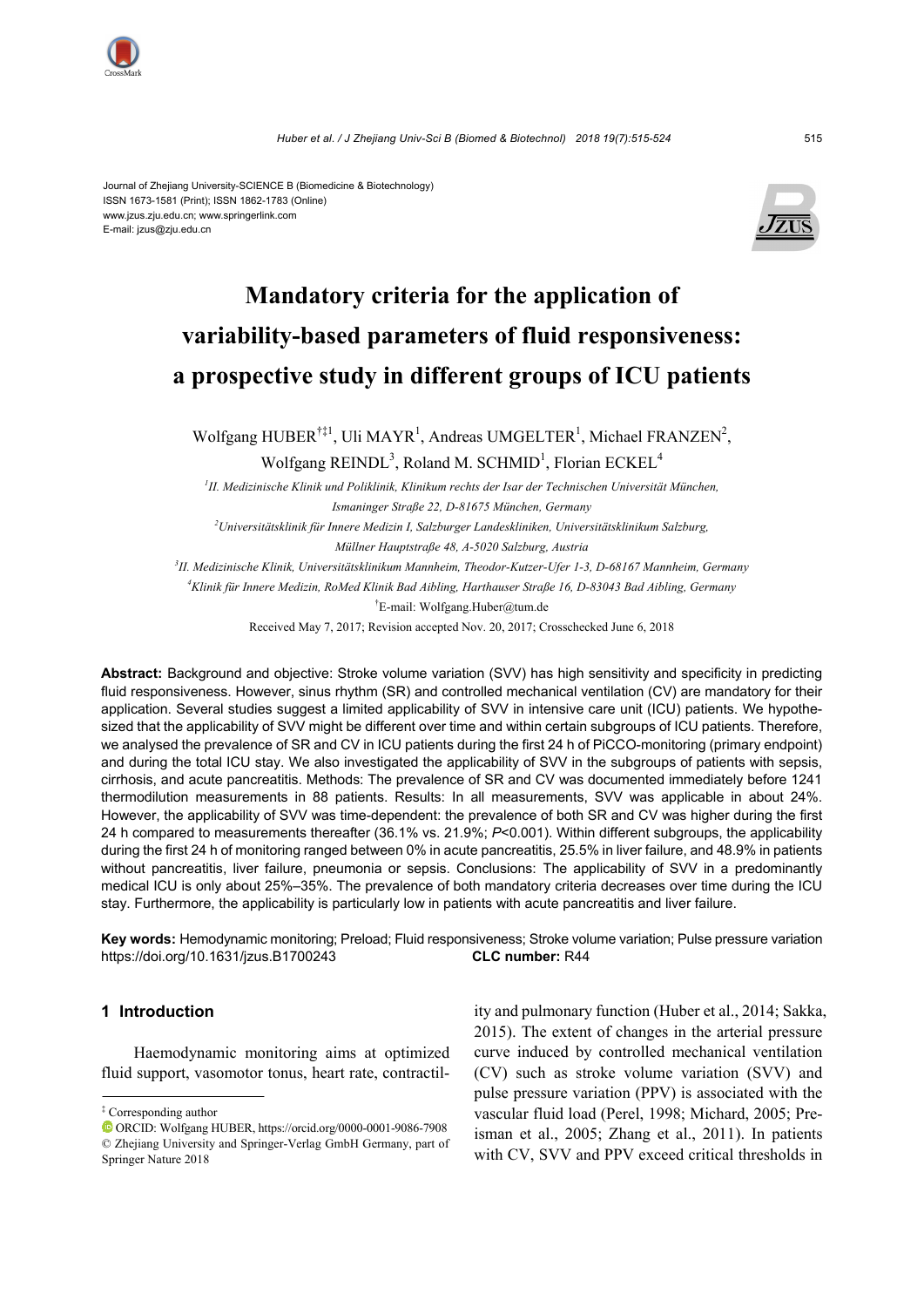the case of hypovolaemia (Reuter et al., 2002; Michard et al., 2007; Cannesson et al., 2009). Therefore, SVV and PPV have been established as predictors of fluid responsiveness (FR), in particular in the perioperative setting. A number of studies have demonstrated superior prediction of FR by the "dynamic indices" SVV and PPV compared to filling pressures and cardiac volumes derived from the echocardiography (e.g. left-ventricular end-diastolic volume index (LVEDVI)) or trans-pulmonary thermodilution (e.g. global end-diastolic volume index (GEDVI)) (Reuter et al., 2002; Huber et al., 2016b). Nevertheless, it has to be kept in mind that SVV and PPV are automatically derived changes in a regular arterial pressure curve induced by mechanical ventilation with a regular rate and tidal volume. Therefore, sinus rhythm (SR) and CV are mandatory for the application of dynamic indices. In addition to these "major criteria", a number of secondary criteria required for appropriate prediction of FR have been postulated (Cannesson et al., 2011; Mair et al., 2016). While their absence does not totally preclude the use of SVV and PPV, it seems to reduce the predictive capacities resulting in a "gray zone" of values not clearly associated to FR (Cannesson et al., 2011). Several recent studies suggest limited applicability of variability-based preload parameters in the general intensive care unit (ICU) setting (Cannesson et al., 2011; Maguire et al., 2011; Benes et al., 2014b; Mahjoub et al., 2014; Mair et al., 2016). However, some of these studies evaluated "virtual" applicability in ICU patients who were not at all under hemodynamic monitoring (Maguire et al., 2011; Benes et al., 2014b; Mahjoub et al., 2014).

We hypothesized that some of these analyses might be prone to a bias, i.e. inclusion of patients who were without a real need for advanced monitoring. This might lead to an underestimation of the applicability of the dynamic indices. Furthermore, limited usefulness in heterogeneous ICU patients does not preclude substantial applicability in certain subgroups or at the onset of monitoring.

Therefore, we analysed the applicability of the dynamic indices of FR based on the fulfilling of major and minor criteria in patients of a medical ICU. The analyses were restricted to patients really equipped with the PiCCO device. To further reduce the risk of a bias, we focussed on the first measurement (primary endpoint) in each patient and also performed separate analyses in pre-defined subgroups of patients.

# **2 Materials and methods**

# **2.1 Patients**

Haemodynamic data of adult patients hospitalized in an eight-bed medical ICU with advanced hemodynamic monitoring irrespective of the study were documented for a prospectively maintained database. The analysis of these data was approved by the institutional review board (Technische Universität München, Ethikkommission, Germany; project number 3049/11). With regard to predominantly descriptive endpoints, the exploratory approach of the study and the estimated feasibility of recruitment, we aimed at the analysis of at least 1000 transpulmonary thermodilutions (TPTDs). Based on the prevalence of PiCCO monitoring in our eight-bed ICU within the last year before starting this study, we expected 10 patients per month with PiCCO monitoring and a mean of 10 TPTDs per patient. This resulted in an observation period of 10 months, in which all consecutive patients with PiCCO monitoring were analysed. There were no drop-outs, and the prevalence of the investigated criteria was exclusively documented at the time of measurement, which was performed irrespectively of the study.

Data analysed for this study have not been published previously, and there is no overlap with previous database analyses (Mair et al., 2016).

In our ICU, advanced hemodynamic monitoring is generally used in patients with shock refractory to 6 h of resuscitation, severe sepsis, acute respiratory distress syndrome (ARDS) (Villar et al., 2016), acute renal failure, hepatorenal syndrome, and severe acute pancreatitis.

#### **2.2 Hemodynamic monitoring**

For hemodynamic monitoring, the PiCCO-2 or PiCCO-plus-device (Pulsion Medical Systems SE, Feldkirchen, Germany) was used. TPTD and pulse contour analysis (PCA) were performed as described previously (Huber et al., 2008, 2016b; Hofkens et al., 2015). All patients had a 5-French catheter inserted in the femoral artery for arterial blood pressure monitoring. A central venous catheter (CVC) placed in the jugular or femoral vein (Arrow-Howes Multi-Lumen CVC AD-15703; Arrow-Howes; Morrisville, NC, USA) was used for bolus TPTD injection. TPTD measurements were recorded as sets consisting of three bolus injections of 15 ml of ice-cold saline.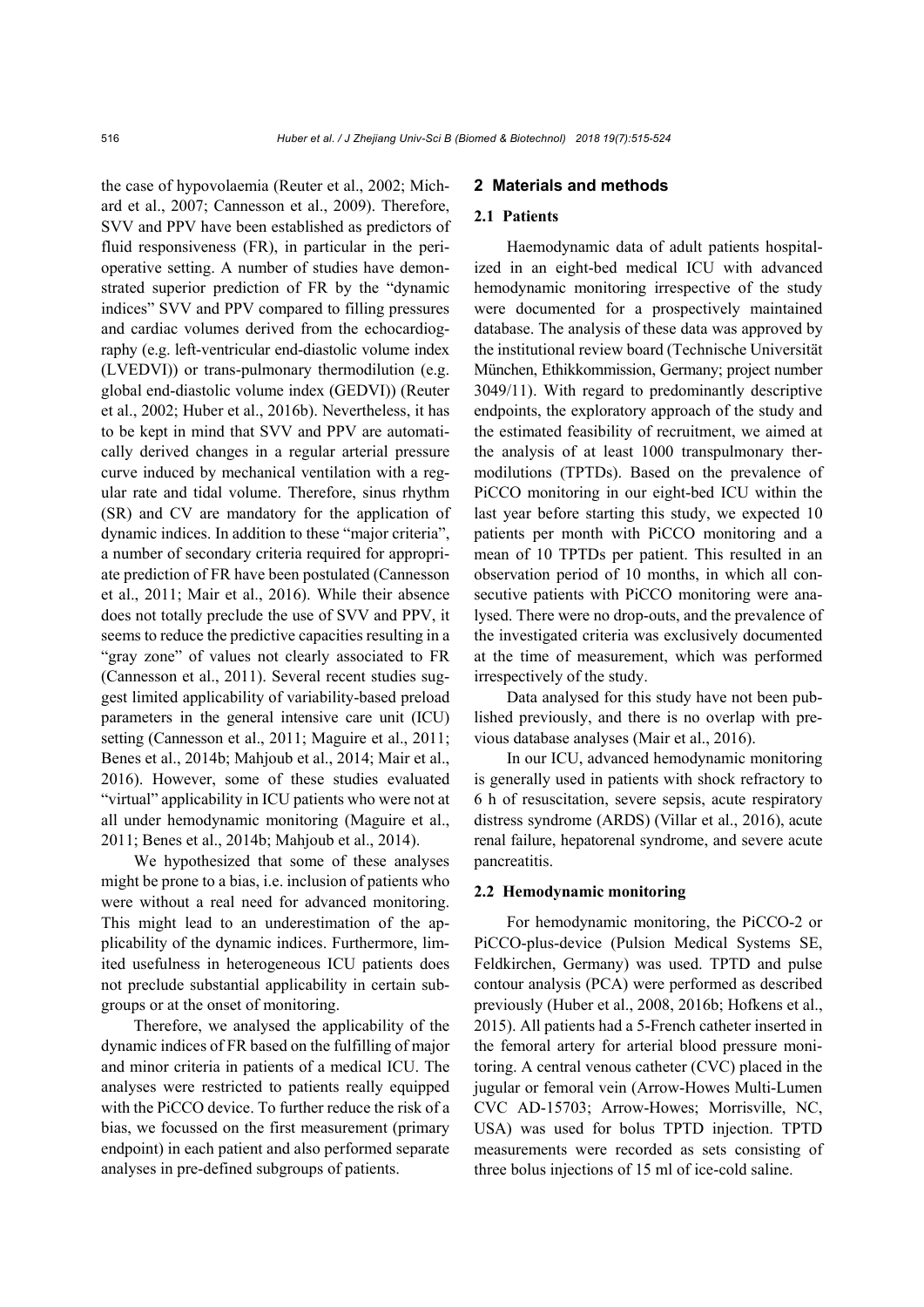#### **2.3 Applicability criteria of SVV**

Immediately before each routine TPTD, we documented whether the criteria of SR and CV were fulfilled. SR was defined as regular sinus rhythm with no arrhythmia or extra-systoles on the monitor screen. CV was defined as controlled mechanical ventilation in the absence of spontaneous breathing. SR and CV are major criteria for applicability of SVV (Mair et al., 2016). In addition, SVV outside the "gray zone" of 9%–13% was considered to be an additional minor criterion (Cannesson et al., 2011).

# **2.4 Endpoints**

The prevalence of both SR and CV during the first three measurements within 24 h since baseline measurement of each patient was the primary endpoint. If more than three measurements were performed during the first 24 h, only the first three measurements were included in this analysis. The number was restricted to three measurements in order to avoid analysis of different numbers of measurements in different patients.

Secondary endpoints were the prevalence of SVV-values outside the "gray zone" of 9%–13%, in addition to SR and CV. Due to the particular interest in hemodynamic monitoring in defined clinical situations, subgroup analyses were performed for patients with sepsis as well as for patients with acute pancreatitis (Huber et al., 2008; Trepte et al., 2013; Sun et al., 2015; Yu et al., 2016) and liver failure (Umgelter et al., 2008; Umgelter and Schmid, 2009). Because of a potential overlap for patients with both sepsis and cirrhosis or pancreatitis, and also because of the difficulties in ruling out sepsis in acute pancreatitis and liver cirrhosis, we undertook two separate approaches. In the first approach, patients with cirrhosis or pancreatitis were classified as having cirrhosis or pancreatitis irrespective of the presence of sepsis (Table 1). With regard to the particular clinical interest in sepsis, we performed a second subgroup analysis restricted to the criterion sepsis (yes or no, irrespective of additional cirrhosis or pancreatitis; Table 1). Sepsis was defined according to international consensus (Rhodes et al., 2017).

#### **2.5 Statistical analysis**

All individual data were pooled for analysis. Categorical variables were expressed as number

**Table 1 Reasons for ICU admissions and prevalence of sepsis** 

| Item                            | Patient  |  |
|---------------------------------|----------|--|
| Reason for ICU admission        |          |  |
| <b>Pancreatitis</b>             | 5(6%)    |  |
| Chronic or acute liver failure  | 22(25%)  |  |
| Sepsis and/or pneumonia without | 38 (43%) |  |
| cirrhosis or pancreatitis       |          |  |
| Other                           | 23(26%)  |  |
| Sepsis <sup>2</sup>             |          |  |
| No sepsis                       | 60(68%)  |  |
| Sepsis                          | 28 (32%) |  |

 $\degree$  Data are expressed as number (percentage) of patients.  $\degree$  In this analysis, patients with pancreatitis or liver failure were classified as pancreatitis or liver failure irrespective of additional sepsis. <sup>2</sup> In this analysis, patients with sepsis were classified as sepsis irrespective of additional cirrhosis or pancreatitis

(valid percent). Mean and standard deviation (SD) were calculated for continuous variables. Analyses were performed regarding the first measurement of each patient, the first three measurements within the first 24 h and all measurements. The data for categorical variables were analysed using the *Z*-test for two population proportions, the chi-squared or the Fisher's exact test. The threshold for statistical significance was set to *P*<0.05. In a limited number of TPTD measurements, single variables were missing in the database. Therefore, statistical tests were calculated based on the measurements with valid data. All statistical tests were performed using PSPPIRE 0.8.5.

# **3 Results**

#### **3.1 Patients' characteristics**

The characteristics of all 88 patients are shown in Table 2. One thousand two hundred and forty-one routine TPTD measurements in 88 patients were performed during the 10-month study period. The mean number of TPTD measurements per patient was 14.1 (SD 14.7, median 10.0) with a mean duration of 7.4 d (SD 9.5 d, median 3.7 d). The number of the first three measurements within the first 24 h after baseline measurement was 232. One hundred and six (45.7%) of these 232 measurements were done while the patient was on vasopressor therapy.

The prevalence of SR was 67/82 (81.7%), 179/216 (82.9%), and 985/1194 (82.5%) during first measurement, first three measurements within first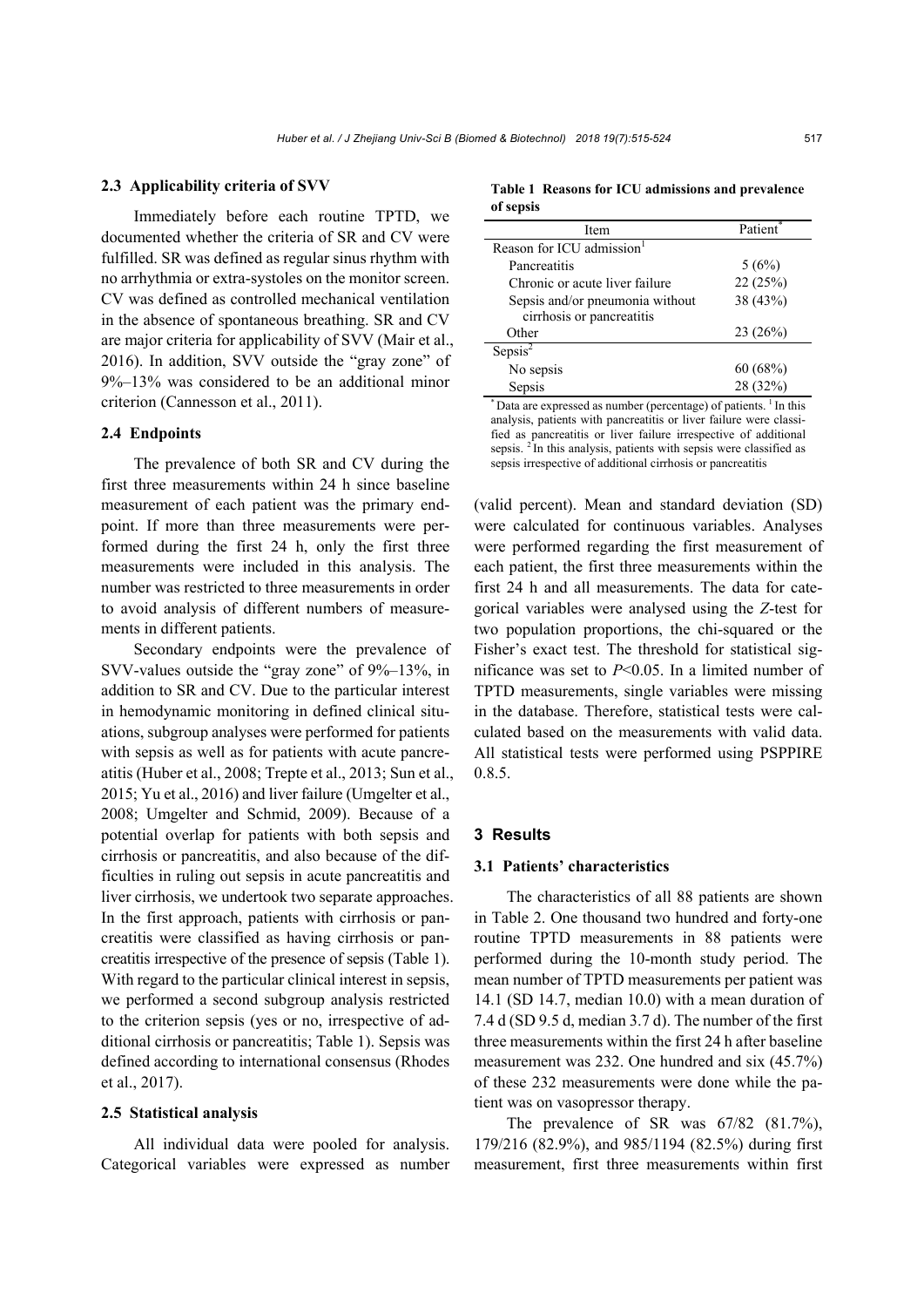24 h, and all measurements, respectively. The corresponding rates of CV were 35/79 (44.3%), 95/215 (44.2%), and 374/1207 (31.0%), respectively.

# **3.2 Subgroup analyses**

For further analysis, subgroups were defined by different diagnoses and sepsis as shown in Table 1. The prevalence of SR and CV in these subgroups during the first three measurements within 24 h is shown in Table 3.

# **3.3 Analyses based on the reason for ICU admission**

# 3.3.1 Prevalence of SR

The prevalence of SR was higher in patients with pancreatitis and liver failure compared to the other reasons for admission: The prevalence of SR was

| Parameter            | Value           |
|----------------------|-----------------|
| Male                 | 48 (55%)        |
| Female               | 40 (45%)        |
| Age (year)           | $60.9 \pm 16.7$ |
| Weight (kg)          | $73.7 \pm 21.8$ |
| Height (cm)          | $169.3 \pm 9.0$ |
| BMI $(kg/m2)$        | $25.6\pm 6.6$   |
| <b>SAPS II score</b> | $38.3 \pm 17.0$ |

**Table 2 Patients' characteristics** 

There are 88 patients and 1241 TPTDs. \* Values are expressed as number (percentage) of patients or mean±SD. BMI: body mass index; SAPS: simplified acute physiology score

**Table 3 Prevalence of sinus rhythm (SR) and controlled mechanical ventilation (CV) during the first three measurements within the first 24 h in subgroups defined by different reasons for admission and prevalence of sepsis** 

| Item                              | SR.             | CV             |  |  |  |  |
|-----------------------------------|-----------------|----------------|--|--|--|--|
| Reason for ICU admission          |                 |                |  |  |  |  |
| Pancreatitis                      | 15/15 (100.0%)  | $0/15(0.0\%)$  |  |  |  |  |
| Chronic or acute<br>liver failure | 51/54 (94.4%)   | 14/52 (26.9%)  |  |  |  |  |
| Sepsis and/or<br>pneumonia        | 72/94 (76.6%)   | 50/94 (53.2%)  |  |  |  |  |
| Other                             | 38/47 (80.9%)   | 28/48 (58.3%)  |  |  |  |  |
| P value                           | 0.010           | < 0.001        |  |  |  |  |
| Sepsis                            |                 |                |  |  |  |  |
| No sepsis                         | 126/142 (88.7%) | 57/136 (41.9%) |  |  |  |  |
| Sepsis                            | 50/68 (73.5%)   | 35/73 (47.9%)  |  |  |  |  |
| P value                           | 0.005           | 0.400          |  |  |  |  |

Values are expressed as SR or CV/total number (percentage) of patients

significantly higher in patients with pancreatitis (15/15 (100%)) than in patients with sepsis and/or pneumonia (72/94 (76.6%); *P*=0.036), as well as in patients with liver failure (51/54 (94.4%)) compared to patients with sepsis and/or pneumonia (72/94 (76.6%); *P*=0.005) and other diagnoses (38/47  $(80.9\%)$ ;  $P=0.035$ ). Furthermore, the prevalence of SR was significantly lower in patients with sepsis (50/68 (73.5%)) than in patients without sepsis (126/142 (88.7%); *P*=0.005).

# 3.3.2 Prevalence of CV

Patients with pancreatitis (0/15 (0.0%)) as well as liver failure (14/52 (26.9%)) were significantly less often on CV compared to the patients with sepsis and/or pneumonia (50/94 (53.2%)) as well as other diagnoses (28/48 (58.3%)) (all *P*-values 0.024 or less).

# **3.4 Analyses based on the time of measurement**

During the first measurement, the prevalence of both SR and CV was 34.6%. In 46.2% of cases, the patients had SR, but did not have CV. In 10.3% of cases, the patients were under CV, but lacked SR. In 9.0% of cases, the patients had neither CV nor SR.

The prevalence of SR and CV and their combinations during the first measurement, the first three measurements of the first 24 h since baseline and all measurements is shown in Fig. 1.

Applicability of SVV defined by presence of both SR and CV was significantly higher during the first 24 h compared to the measurements thereafter (36.1% vs. 21.9%; *P*<0.001).



**Fig. 1 Prevalence of sinus rhythm (SR), controlled mechanical ventilation (CV), and their combination during the first measurement, the first three measurements within the first 24 h since baseline, and all measurements in 88 patients**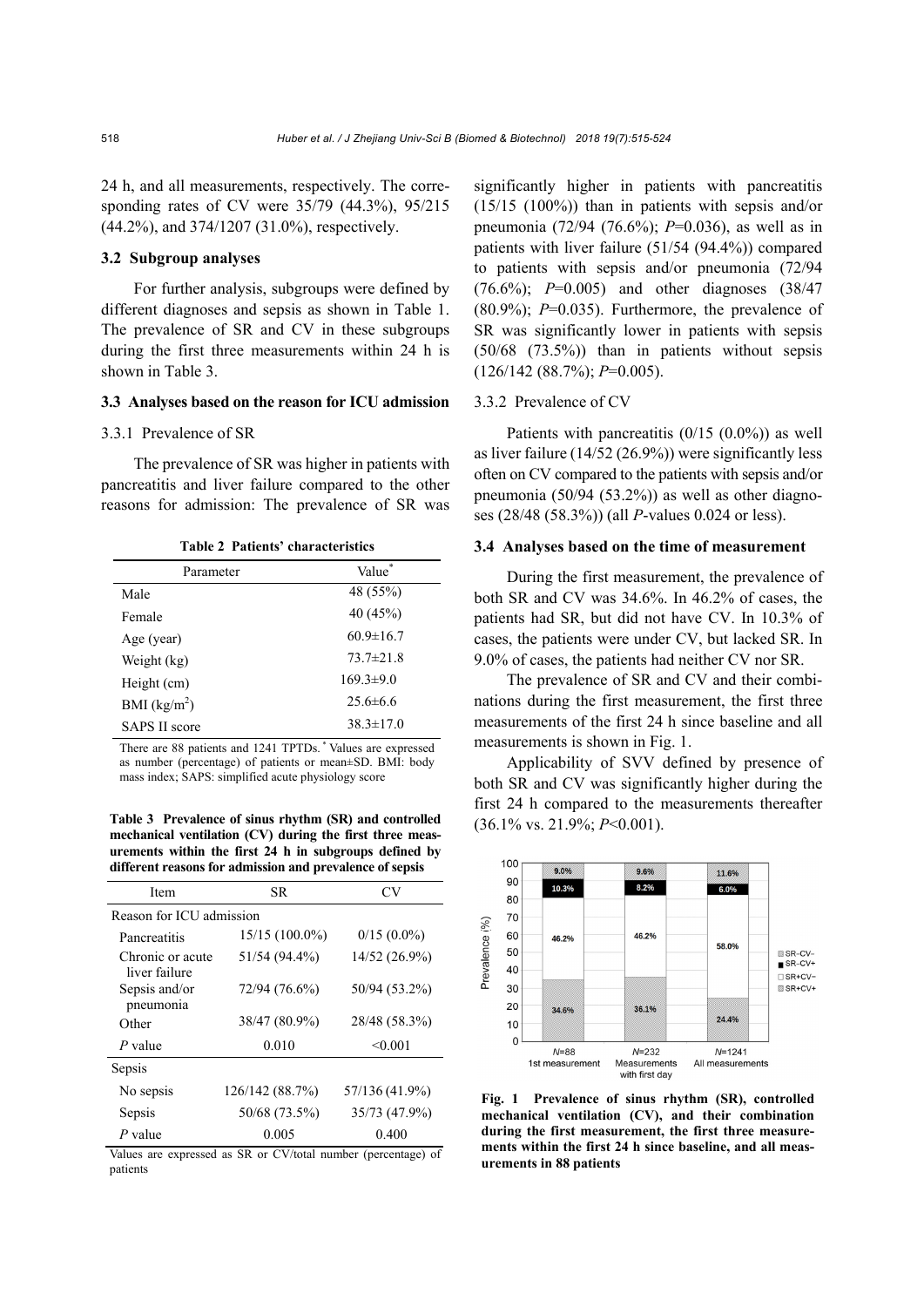Analysis of several pre-defined subgroups demonstrated that the applicability of SVV was particularly poor in patients with acute pancreatitis  $(0/15 (0%)$  compared to patients with liver failure (13/51 (25.5%); *P*=0.029), sepsis and/or pneumonia (36/89 (40.4%); *P*=0.002) and to patients with other diagnoses (23/47 (48.9%); *P*=0.0.001) (Fig. 2).

By contrast, there was no significant difference in the applicability of SVV between patients with (22/68 (32.4%)) and without (50/134 (37.3%); *P*=0.48) sepsis (Fig. 3).

SVV was within the "gray zone" of 9%–13% in 27.6% of all measurements in patients with both SR and CV. This results in a final rate of 19.0% of all measurements of patients fulfilling both major and minor applicability criteria (Table 4).



**Fig. 2 Distribution of sinus rhythm (SR), controlled mechanical ventilation (CV), and their combination during the first three measurements within the first 24 h since baseline in subgroups of patients with different diagnoses** Patients with pancreatitis or liver failure were classified as pancreatitis or liver failure irrespective of an additional sepsis

# **4 Discussion**

# **4.1 Our data in the context of previous findings**

There is increasing evidence that guidance of fluid support using SVV or PPV may improve outcome, in particular in the peri-operative setting (Benes et al., 2014a). Furthermore, the usefulness to guide therapy based on algorithms has been shown in animal studies in specific diseases such as acute pancreatitis (Trepte et al., 2013). However, the applicability of some of these data in clinical routine has been questioned because of the different setting of an animal experiment compared to clinical reality (Huber et al., 2015).

Several studies reported on the limited applicability of SVV and PPV in the ICU setting (Maguire



**Fig. 3 Distribution of sinus rhythm (SR), controlled mechanical ventilation (CV), and their combination during the first three measurements within the first 24 h since baseline in patients with and without sepsis**  Patients with sepsis were classified as sepsis irrespective of the underlying disease

|  |  | Table 4 Prevalence of both sinus rhythm (SR) and controlled mechanical ventilation (CV) |  |  |
|--|--|-----------------------------------------------------------------------------------------|--|--|
|  |  |                                                                                         |  |  |

| Item                    | Number of    | Major criteria   | SVV 9%-13% among measurements | Major and minor    |
|-------------------------|--------------|------------------|-------------------------------|--------------------|
|                         | measurements | $SR+$ and $CV+$  | with $SR$ + and $CV$ +        | criteria fulfilled |
| 1st measurement         | 88           | 27/78 (34.6%)    | $9/27(33.3\%)$                | 18/68 (26.5%)      |
| 1st day                 | 232          | 75/208 (36.1%)   | $18/72(25.0\%)$               | 54/182 (29.7%)     |
| All measurements        | 1241         | 287/1176 (24.4%) | 75/272 (27.6%)                | 197/1035 (19.0%)   |
| Subgroups (1st day)     |              |                  |                               |                    |
| Pancreatitis            | 15           | $0/15(0.0\%)$    | $5/15(33.3\%)$                | $0/14(0.0\%)$      |
| Liver failure           | 59           | 13/51 (25.5%)    | $3/13(23.1\%)$                | 10/47(21.3%)       |
| Sepsis and/or pneumonia | 100          | $36/89(40.4\%)$  | 9/35(25.7%)                   | 26/79 (32.9%)      |
| Other                   | 51           | 23/47 (48.9%)    | $6/22$ $(27.3%)$              | $16/40(40.0\%)$    |
| No sepsis               | 151          | 50/134 (37.3%)   | $14/49$ (28.6%)               | 35/119 (29.4%)     |
| Sepsis                  | 74           | 22/68 (32.4%)    | $4/21(19.0\%)$                | 17/61 (27.9%)      |

Major applicability criteria (column 3), portion of measurements fulfilling both major criteria and SVV within the gray zone (column 4) and prevalence of both major and minor criteria (both SR and CV) and SVV outside the gray zone (column 5) in various subgroups. 1st day: first three measurements within the first 24 h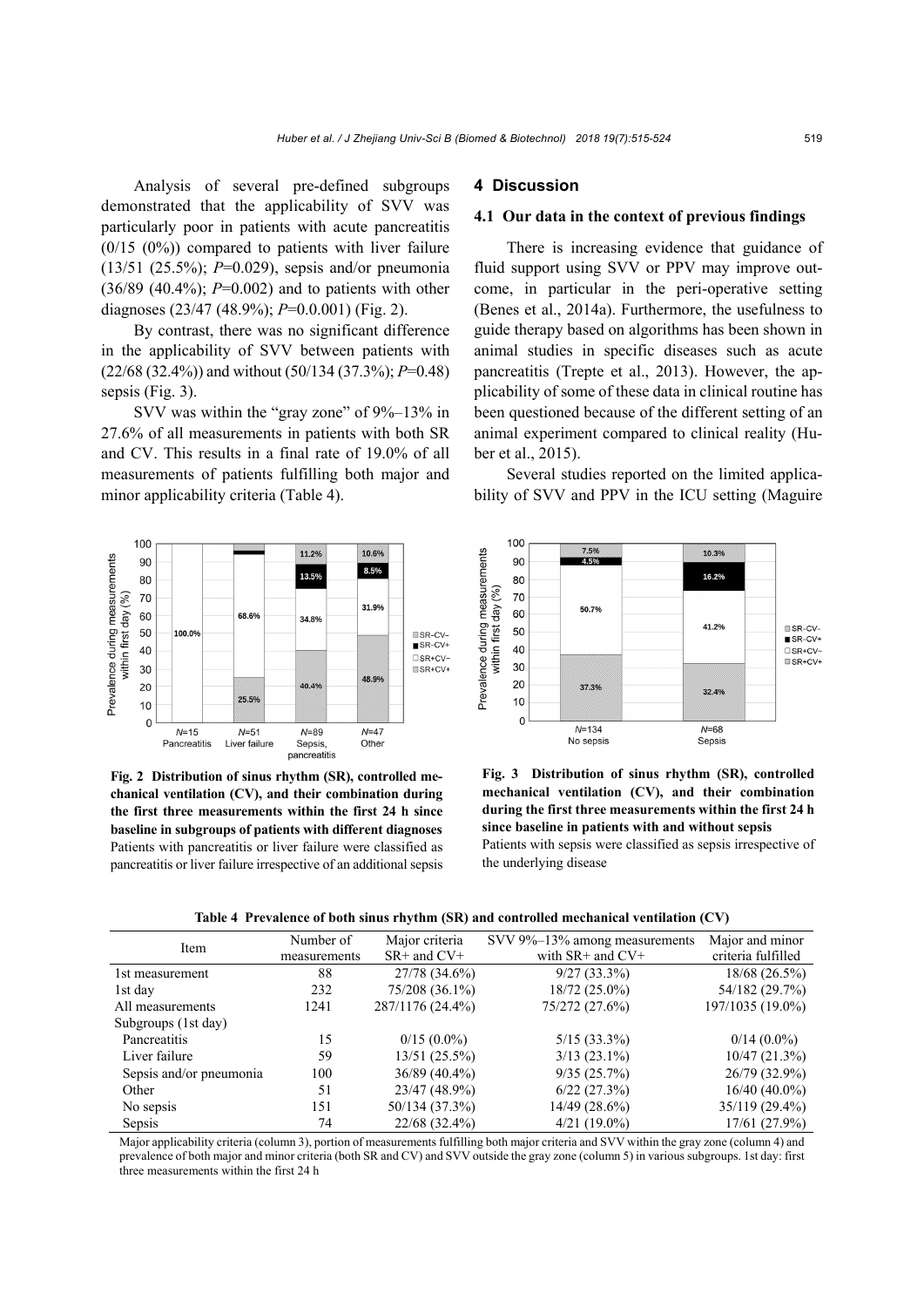et al., 2011; Benes et al., 2014b; Mahjoub et al., 2014; Mair et al., 2016). However, most of these studies analysed overall applicability of these parameters in the ICU which does not preclude their usefulness in certain subgroups or at specific time-points of the ICU stay.

Therefore, this study focussed on the applicability of SVV in patients with and without sepsis, acute pancreatitis or liver failure as well as on the applicability soon after admission.

In general, the finding of a limited applicability of SVV in about 24% of all measurements in our study is in line with the results of several previous studies (Maguire et al., 2011; Benes et al., 2014b; Mahjoub et al., 2014; Mair et al., 2016). Interestingly, our study demonstrated a time dependency of the applicability of SVV irrespective of the reason for ICU admission.

The prevalence of both SR and CV was significantly higher during the first 24 h compared to the measurements thereafter (36.1% vs. 21.9%; *P*<0.001). Although the applicability on the 1st day after admission might still be considered as low, in these patients fulfilling both major criteria at least on admission might be important with regard to the concept of "individually optimized hemodynamic therapy" (IOHT) (Goepfert et al., 2013). This approach is based on the superiority of SVV to other parameters of preload and FR such as global end-diastolic volume index (GEDVI) and central venous pressure (CVP). Assuming a high intra-individual association of SVV and GEDVI, fluid therapy aims to achieve an  $SVV \leq 10\%$  as long as the patient with SR is under CV. The corresponding GEDVI is documented and used as an individual goal of preload later during the ICU stay, when the patient is not any longer under CV. Consequently, in about 36% of our patients an initial measurement of SVV could have been used for "calibration" of GEDVI.

The prevalence of SR did not substantially change over time (80.8% in the 1st measurement, 82.4% in all measurements). By contrast, the prevalence of CV was markedly higher during the 1st measurement compared to the totality of measurements (44.8% vs. 30.6%).

The increase of patients without CV (from 46.2% to 58.0% for the patients with SR) over time is in line with a successful weaning from CV. The resulting decrease in applicability was not weighed out by a small proportion of patients changing from atrial fibrillation (potentially induced by the initial, severe disease) to SR.

Our study showed that the applicability of SVV was significantly different in several subgroups with a range from 0% in patients with acute pancreatitis up to nearly 50% in patients without pancreatitis, liver failure, pneumonia, or sepsis. This emphasizes that neither the data of usefulness of the dynamic indices in the OR nor the findings of low applicability in ICU can be generalized. A rapidly increasing number of haemodynamic parameters and devices available suggest a more specific "personalized" haemodynamic monitoring for different entities and settings. A recent experimental animal study nicely demonstrated an improved outcome in pigs with acute pancreatitis under CV when using an SVV-guided resuscitation algorithm compared to the controls with resuscitation according to CVP (Trepte et al., 2013). Nevertheless, the generalizability of this study has been questioned for the supposedly low applicability of SVV in a clinical setting with a low early prevalence of CV (Huber et al., 2015). These concerns are supported by our finding that despite a 100% rate of SR the dynamic indices were not applicable in any of the first three measurements within 24 h, since none of the patients was under CV. Although a certain number of patients might require CV during later stages of acute pancreatitis, parameters of TPTD such as GEDVI (Huber et al., 2016a) and extravascular lung water index (EVLWI) (Zhang et al., 2012; Huber et al., 2014) might be more useful in early management of acute pancreatitis. This is supported by several clinical studies (Huber et al., 2008; Sun et al., 2015; Yu et al., 2016).

Next to the patients with acute pancreatitis, patients with liver failure had the lowest percentage of early applicability of SVV and PPV: in only 25.5% of the first three measurements, the patients had SR and were under CV. Similarly to acute pancreatitis, patients had SR during nearly all measurements (94.4%), but in only 26.9% of cases were the patients under CV. Necessarily, one can question the use of (semi)-invasive monitoring early in these groups of patients. On the other hand, haemodynamic management during liver failure is particularly difficult and early mortality is high in complications such as hepato-renal syndrome, spontaneous bacterial peritonitis,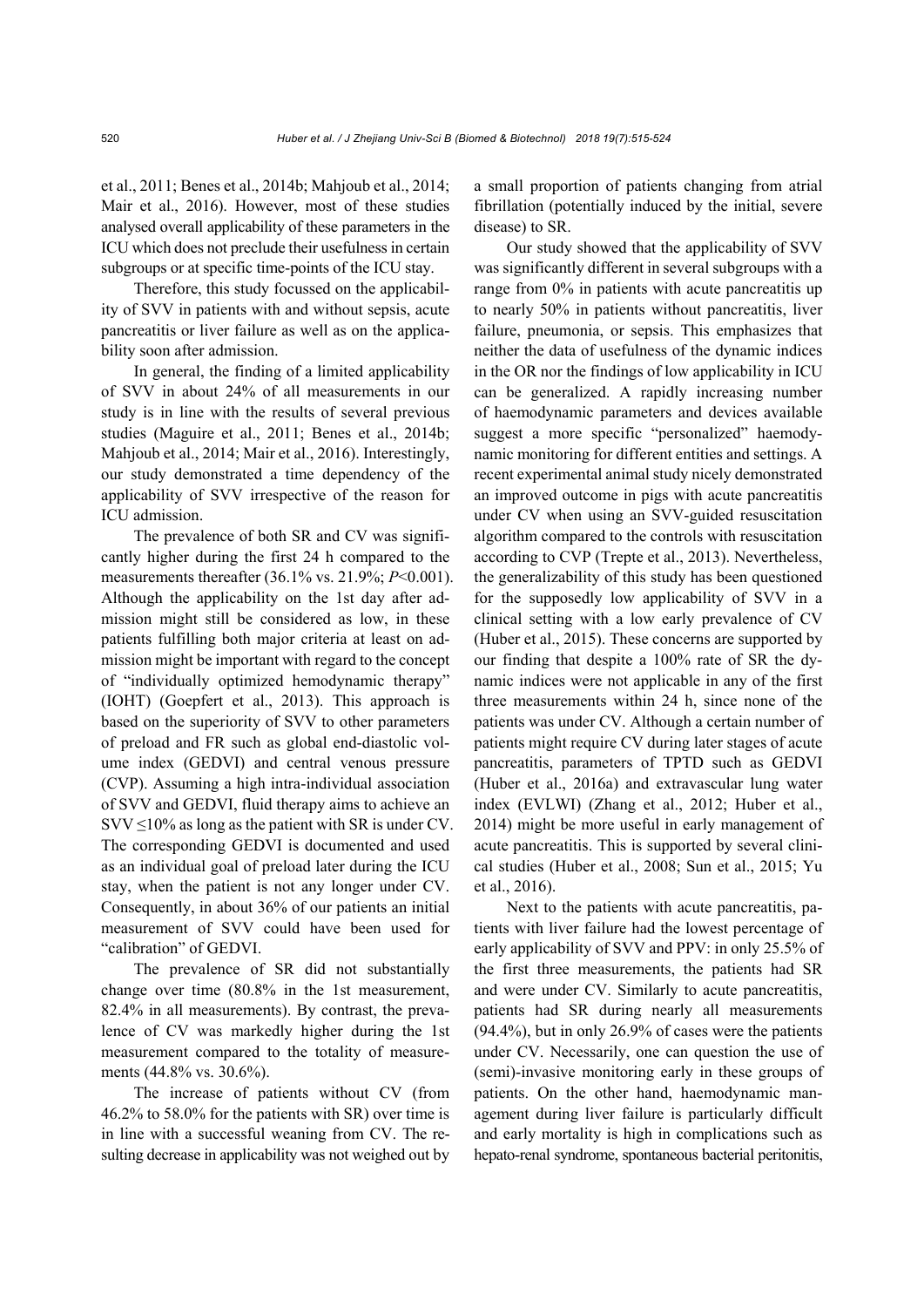alcoholic steatohepatitis and variceal bleeding (Umgelter et al., 2008, 2009; Wendon et al., 2011; Saugel et al., 2012; Moreau et al., 2013; Huber et al., 2017). Several studies suggested the usefulness of early haemodynamic monitoring based on TPTD in these complications of liver cirrhosis (Umgelter et al., 2008; Saugel et al., 2012; Al-Chalabi et al., 2013; Phillip et al., 2014).

In addition to SR and CV ("major criteria for the applicability of SVV"), further minor limitations have been described (Mair et al., 2016). Furthermore, a recent study demonstrated limited predictive capabilities of FR for SVV and/or PPV, if the values were in the "gray zone" between 9% and 13% (Cannesson et al., 2011).

SVV was within the "gray zone" of 9%–13% in 27.6% of all measurements in patients with both SR and CV. Restricting the applicability of SVV to measurements with SR and CV (24.4%) as well as with values outside the gray zone would result in a final rate of 19.0% fulfilling all three applicability criteria (SR, CV, outside gray zone; Table 4).

Further "minor" limitations for the use of SVV and PPV include tidal volumes below 8 ml/kg predicted bodyweight (de Backer et al., 2009; Lakhal et al., 2011; Biais et al., 2014), a driving pressure  $\leq$ 20 cmH<sub>2</sub>O (1 cmH<sub>2</sub>O=98.06 Pa) (Muller et al., 2010; Lakhal et al., 2011; Biais et al., 2014), a compliance  $\leq$ 30 ml/cmH<sub>2</sub>O (Monnet et al., 2012), open chest surgery (Reuter et al., 2005; de Waal et al., 2009), increased abdominal pressure (Duperret et al., 2007; Renner et al., 2009), a heart rate/respiratory rate  $\leq$ 3.6 (de Backer et al., 2009), and PEEP values  $>10$  cmH<sub>2</sub>O (Maguire et al., 2011; Benes et al., 2014b). Strict application of six of these criteria in a multicentre study resulted in a very low overall applicability of only 2% (Mahjoub et al., 2014).

However, some of these criteria are still subject to debate. If these criteria are not fulfilled, the use of SVV or PPV is not completely precluded. However, the absence of minor criteria reduces the capacity of SVV and PPV to predict FR. As demonstrated by Biais et al. (2014), the absence of minor criteria results in an increased "gray zone". Nevertheless, these measurements cannot be classified as completely useless or unreliable, but should be interpreted more cautiously and in the context of other haemodynamic findings.

The 27.6% prevalence of values within the gray zone was comparable to a prevalence of 98/413 (24%) patients in the study by Cannesson et al. (2011).

#### **4.2 Practical implications**

Our data confirm that in the ICU setting, the use of SVV and PPV is restricted to a small percentage of the measurements. Nevertheless, the applicability is higher soon after the admission and in certain subgroups. Despite a later loss of applicability, initial measurement of SVV or PPV might be useful with regard to IOHT by adjusting individual goals for GEDVI or CVP based on initial SVV measurement during appropriate conditions with CV and SR. However, feasibility and benefits of the IOHT remain to be proven outside the peri-operative setting.

In summary, dynamic indices are not suitable to replace other techniques of preload assessment including physical examination, echocardiography, TPTD and functional tests such as (mini) volume challenges in the ICU.

#### **4.3 Strengths and weaknesses of the study**

Several previous studies investigated "virtual applicability" of dynamic indices in patients who were frequently not under advanced haemodynamic monitoring or even lacked an arterial line in a substantial percentage (Maguire et al., 2011; Benes et al., 2014b; Mahjoub et al., 2014). By contrast, in our study, all patients were under advanced hemodynamic monitoring providing TPTD- and PCA-derived data.

Despite the heterogeneity of our patients and more than 1200 measurements, this study has the limitations of a single centre analysis with predominantly medical patients. Therefore, the results cannot be generalized to other populations, in particular not to the peri-operative setting.

Regarding the association of the absence of minor criteria with the "gray zone", we restricted our analysis of minor applicability criteria to the "gray zone" of 9%–13% and did not separately analyze the prevalence of single minor criteria.

Finally, the study was conducted with the focus on SVV, since only SVV was available for all measurements. Since the cut-offs for SVV and PPV are given in the same range, most of our findings regarding SVV might also apply to PPV, in particular the prevalence of SR and CV.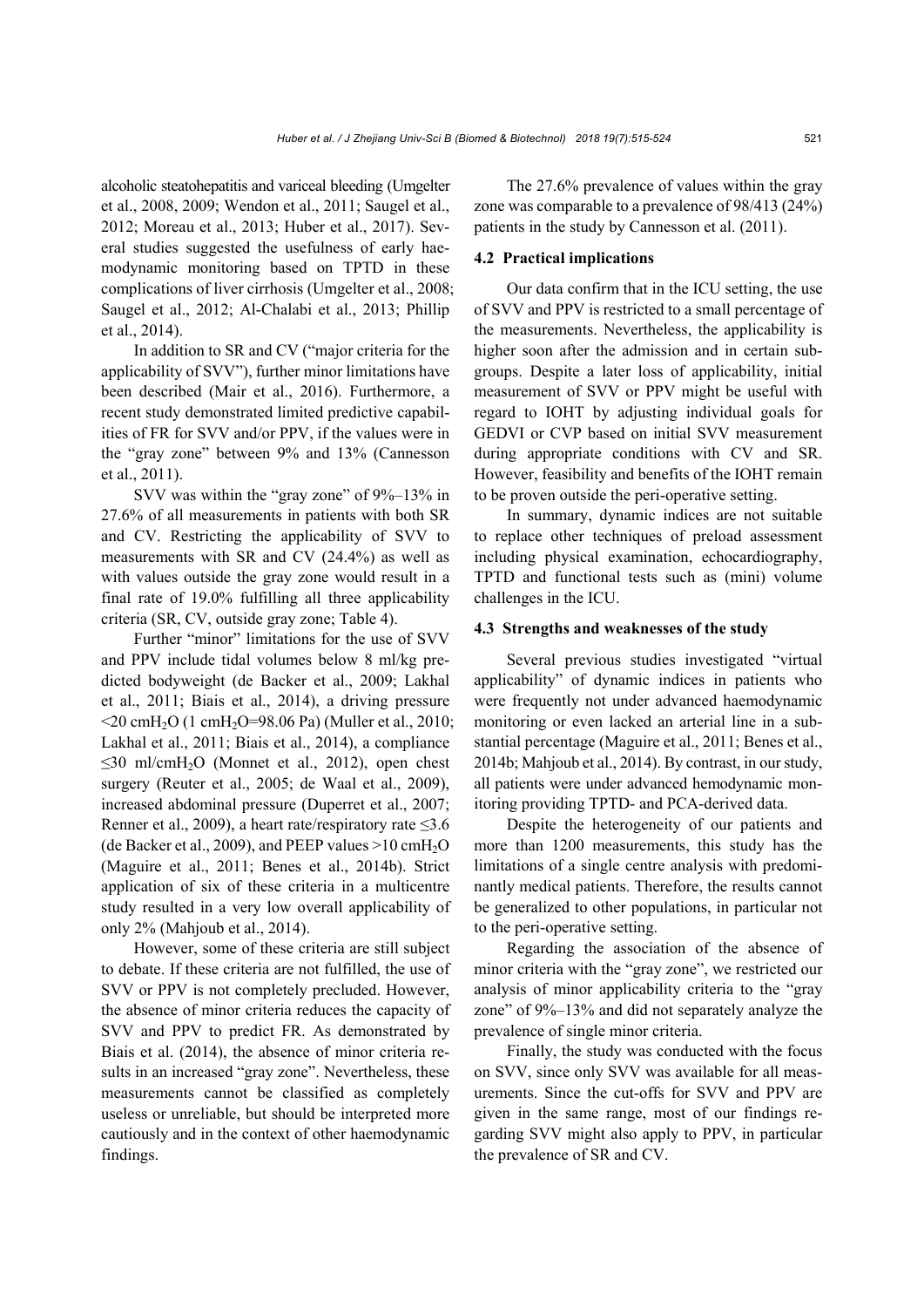# **5 Conclusions**

The applicability of SVV and PPV defined by the prevalence of both SR and CV in a predominantly medical ICU is only about 25%–35%. The prevalence of both mandatory criteria decreases over time during the ICU stay, in particular because of a decrease in the prevalence of CV. Furthermore, the applicability is particularly low in patients with acute pancreatitis and liver failure. Nevertheless, initial applicability of SVV and PPV might be useful with regard to the concept of IOHT.

#### **Compliance with ethics guidelines**

Wolfgang HUBER, Uli MAYR, Andreas UMGELTER, Michael FRANZEN, Wolfgang REINDL, Roland M. SCHMID, and Florian ECKEL declare that they have no conflict of interest.

All procedures followed were in accordance with the ethical standards of the responsible committee on human experimentation (institutional and national) and with the Helsinki Declaration of 1975, as revised in 2008 (5). The need for informed consent was waived due to the observational approach of the study.

#### **References**

- Al-Chalabi A, Matevossian E, v Thaden AK, et al., 2013. Evaluation of the Hepa Wash<sup>®</sup> treatment in pigs with acute liver failure. *BMC Gastroenterol*, 13:83. https://doi.org/10.1186/1471-230X-13-83
- Benes J, Giglio M, Brienza N, et al., 2014a. The effects of goal-directed fluid therapy based on dynamic parameters on post-surgical outcome: a meta-analysis of randomized controlled trials. *Crit Care*, 18(5):584. https://doi.org/10.1186/s13054-014-0584-z
- Benes J, Zatloukal J, Kletecka J, et al., 2014b. Respiratory induced dynamic variations of stroke volume and its surrogates as predictors of fluid responsiveness: applicability in the early stages of specific critical states. *J Clin Monit Comput*, 28(3):225-231.

https://doi.org/10.1007/s10877-013-9524-8

- Biais M, Ehrmann S, Mari A, et al., 2014. Clinical relevance of pulse pressure variations for predicting fluid responsiveness in mechanically ventilated intensive care unit patients: the grey zone approach. *Crit Care*, 18(6):587. https://doi.org/10.1186/s13054-014-0587-9
- Cannesson M, Vallet B, Michard F, 2009. Pulse pressure variation and stroke volume variation: from flying blind to flying right? *Br J Anaesth*, 103(6):896-899. https://doi.org/10.1093/bja/aep321
- Cannesson M, le Manach Y, Hofer CK, et al., 2011. Assessing the diagnostic accuracy of pulse pressure variations for the prediction of fluid responsiveness: a "gray zone" approach. *Anesthesiology*, 115(2):231-241. https://doi.org/10.1097/ALN.0b013e318225b80a
- de Backer D, Taccone FS, Holsten R, et al., 2009. Influence of respiratory rate on stroke volume variation in mechanically ventilated patients. *Anesthesiology*, 110(5):1092-1097. https://doi.org/10.1097/ALN.0b013e31819db2a1
- de Waal EE, Rex S, Kruitwagen CL, et al., 2009. Dynamic preload indicators fail to predict fluid responsiveness in open-chest conditions. *Crit Care Med*, 37(2):510-515. https://doi.org/10.1097/CCM.0b013e3181958bf7
- Duperret S, Lhuillier F, Piriou V, et al., 2007. Increased intraabdominal pressure affects respiratory variations in arterial pressure in normovolaemic and hypovolaemic mechanically ventilated healthy pigs. *Intensive Care Med*, 33(1):163-171.

https://doi.org/10.1007/s00134-006-0412-2

Goepfert MS, Richter HP, zu Eulenburg C, et al., 2013. Individually optimized hemodynamic therapy reduces complications and length of stay in the intensive care unit: a prospective, randomized controlled trial. *Anesthesiology*, 119(4):824-836.

https://doi.org/10.1097/ALN.0b013e31829bd770

Hofkens PJ, Verrijcken A, Merveille K, et al., 2015. Common pitfalls and tips and tricks to get the most out of your transpulmonary thermodilution device: results of a survey and state-of-the-art review. *Anaesthesiol Intensive Ther*, 47(2):89-116.

https://doi.org/10.5603/AIT.a2014.0068

Huber W, Umgelter A, Reindl W, et al., 2008. Volume assessment in patients with necrotizing pancreatitis: a comparison of intrathoracic blood volume index, central venous pressure, and hematocrit, and their correlation to cardiac index and extravascular lung water index. *Crit Care Med*, 36(8):2348-2354. https://doi.org/10.1097/CCM.0b013e3181809928

Huber W, Höllthaler J, Schuster T, et al., 2014. Association between different indexations of extravascular lung water (EVLW) and  $PaO<sub>2</sub>/FiO<sub>2</sub>$ : a two-center study in 231 patients. *PLoS ONE*, 9(8):e103854. https://doi.org/10.1371/journal.pone.0103854

Huber W, Kemnitz V, Phillip V, et al., 2015. Outcome prediction, fluid resuscitation, pain management, and antibiotic prophylaxis in severe acute pancreatitis. *Intensive Care Med*, 41(11):2034-2035.

https://doi.org/10.1007/s00134-015-4022-8

- Huber W, Phillip V, Höllthaler J, et al., 2016a. Femoral indicator injection for transpulmonary thermodilution using the EV1000/VolumeView<sup>®</sup>: do the same criteria apply as for the PiCCO®? *J Zhejiang Univ-Sci B (Biomed & Biotechnol)*, 17(7):561-567. https://doi.org/10.1631/jzus.B1500244
- Huber W, Fuchs S, Minning A, et al., 2016b. Transpulmonary thermodilution (TPTD) before, during and after sustained low efficiency dialysis (SLED). A prospective study on feasibility of TPTD and prediction of successful fluid removal. *PLoS ONE*, 11(4):e0153430. https://doi.org/10.1371/journal.pone.0153430
- Huber W, Henschel B, Schmid R, et al., 2017. First clinical experience in 14 patients treated with ADVOS: a study on feasibility, safety and efficacy of a new type of albumin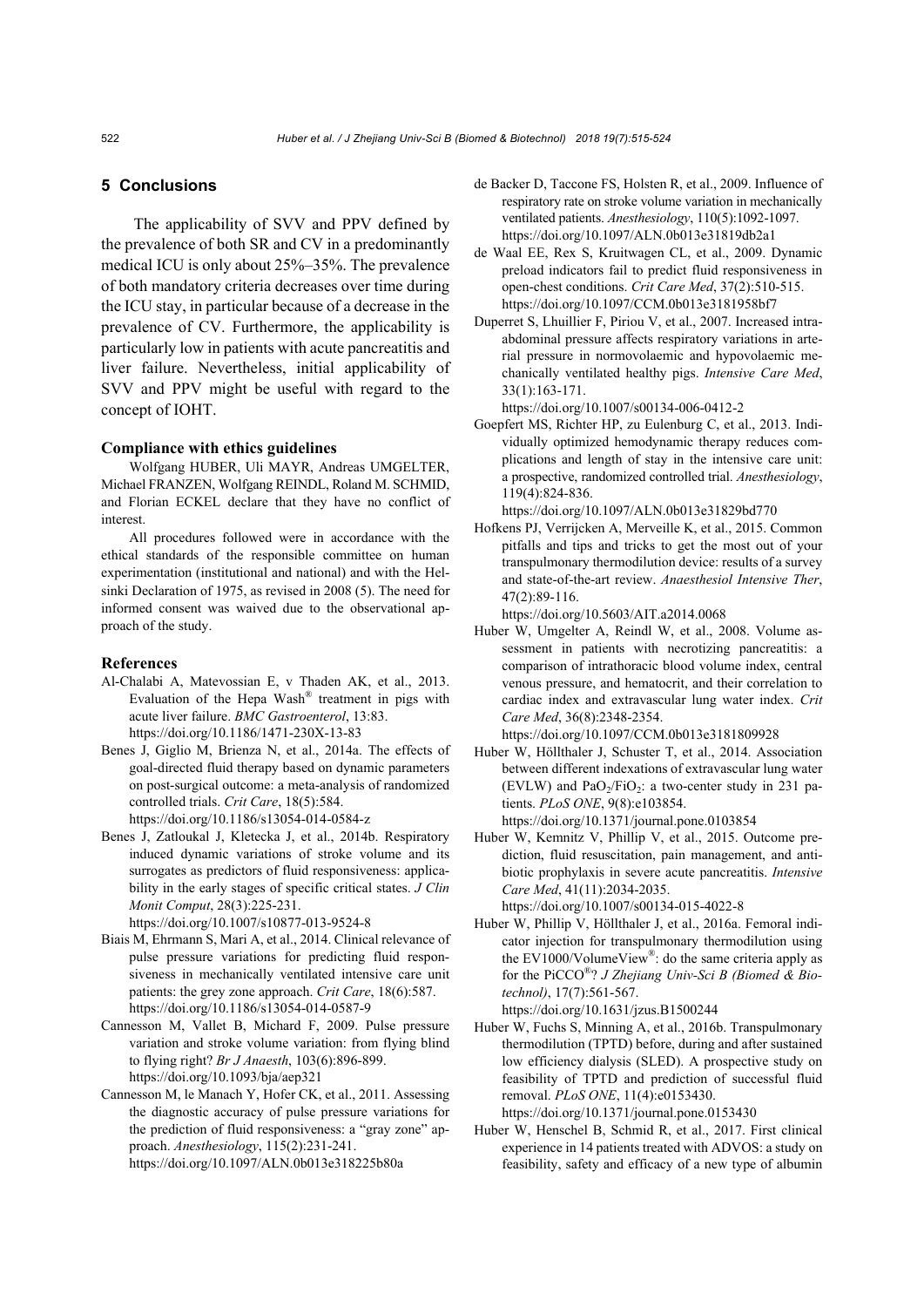dialysis. *BMC Gastroenterol*, 17(1):32.

https://doi.org/10.1186/s12876-017-0569-x

Lakhal K, Ehrmann S, Benzekri-Lefèvre D, et al., 2011. Respiratory pulse pressure variation fails to predict fluid responsiveness in acute respiratory distress syndrome. *Crit Care*, 15(2):R85.

https://doi.org/10.1186/cc10083

- Maguire S, Rinehart J, Vakharia S, et al., 2011. Respiratory variation in pulse pressure and plethysmographic waveforms: intraoperative applicability in a North American academic center. *Anesth Analg*, 112(1):94-96. https://doi.org/10.1213/ANE.0b013e318200366b
- Mahjoub Y, Lejeune V, Muller L, et al., 2014. Evaluation of pulse pressure variation validity criteria in critically ill patients: a prospective observational multicentre pointprevalence study. *Br J Anaesth*, 112(4):681-685. https://doi.org/10.1093/bja/aet442
- Mair S, Tschirdewahn J, Götz S, et al., 2016. Applicability of stroke volume variation in patients of a general intensive care unit: a longitudinal observational study. *J Clin Monit Comput*, 31(6):1177-1187.

https://doi.org/10.1007/s10877-016-9951-4

Michard F, 2005. Volume management using dynamic parameters: the good, the bad, and the ugly. *Chest*, 128(4): 1902-1903.

https://doi.org/10.1378/chest.128.4.1902

- Michard F, Lopes MR, Auler JO Jr, 2007. Pulse pressure variation: beyond the fluid management of patients with shock. *Crit Care*, 11(3):131. https://doi.org/10.1186/cc5905
- Monnet X, Bleibtreu A, Ferré A, et al., 2012. Passive leg-raising and end-expiratory occlusion tests perform better than pulse pressure variation in patients with low respiratory system compliance. *Crit Care Med*, 40(1): 152-157.
	- https://doi.org/10.1097/CCM.0b013e31822f08d7
- Moreau R, Jalan R, Gines P, et al., 2013. Acute-on-chronic liver failure is a distinct syndrome that develops in patients with acute decompensation of cirrhosis. *Gastroenterology*, 144(7):1426-1437.

https://doi.org/10.1053/j.gastro.2013.02.042

Muller L, Louart G, Bousquet PJ, et al., 2010. The influence of the airway driving pressure on pulsed pressure variation as a predictor of fluid responsiveness. *Intensive Care Med*, 36(3):496-503.

https://doi.org/10.1007/s00134-009-1686-y

Perel A, 1998. Assessing fluid responsiveness by the systolic pressure variation in mechanically ventilated patients. Systolic pressure variation as a guide to fluid therapy in patients with sepsis-induced hypotension. *Anesthesiology*, 89(6):1309-1310.

https://doi.org/10.1097/00000542-199812000-00005

Phillip V, Saugel B, Ernesti C, et al., 2014. Effects of paracentesis on hemodynamic parameters and respiratory function in critically ill patients. *BMC Gastroenterol*, 14(1):18.

https://doi.org/10.1186/1471-230X-14-18

Preisman S, Kogan S, Berkenstadt H, et al., 2005. Predicting

fluid responsiveness in patients undergoing cardiac surgery: functional haemodynamic parameters including the respiratory systolic variation test and static preload indicators. *Br J Anaesth*, 95(6):746-755. https://doi.org/10.1093/bja/aei262

Renner J, Gruenewald M, Quaden R, et al., 2009. Influence of increased intra-abdominal pressure on fluid responsiveness predicted by pulse pressure variation and stroke volume variation in a porcine model. *Crit Care Med*, 37(2):650-658.

https://doi.org/10.1097/CCM.0b013e3181959864

Reuter DA, Felbinger TW, Schmidt C, et al., 2002. Stroke volume variations for assessment of cardiac responsiveness to volume loading in mechanically ventilated patients after cardiac surgery. *Intensive Care Med*, 28(4): 392-398.

https://doi.org/10.1007/s00134-002-1211-z

- Reuter DA, Goepfert MS, Goresch T, et al., 2005. Assessing fluid responsiveness during open chest conditions. *Br J Anaesth*, 94(3):318-323. https://doi.org/10.1093/bja/aei043
- Rhodes A, Evans LE, Alhazzani W, et al., 2017. Surviving sepsis campaign: international guidelines for management of sepsis and septic shock: 2016. *Intensive Care Med*, 43(3):304-377.

https://doi.org/10.1007/s00134-017-4683-6

Sakka SG, 2015. Hemodynamic monitoring in the critically ill patient—current status and perspective. *Front Med (Lausanne)*, 2:44.

https://doi.org/10.3389/fmed.2015.00044

- Saugel B, Phillip V, Gaa J, et al., 2012. Advanced hemodynamic monitoring before and after transjugular intrahepatic portosystemic shunt: implications for selection of patients—a prospective study. *Radiology*, 262(1):343-352. https://doi.org/10.1148/radiol.11110043
- Sun Y, Lu ZH, Zhang XS, et al., 2015. The effects of fluid resuscitation according to picco on the early stage of severe acute pancreatitis. *Pancreatology*, 15(5):497-502. https://doi.org/10.1016/j.pan.2015.06.006
- Trepte CJ, Bachmann KA, Stork JH, et al., 2013. The impact of early goal-directed fluid management on survival in an experimental model of severe acute pancreatitis. *Intensive Care Med*, 39(4):717-726. https://doi.org/10.1007/s00134-012-2775-x
- Umgelter A, Schmid RM, 2009. Terlipressin for hepatorenal syndrome—what is the role of plasma expansion and hemodynamic monitoring? *Z Gastroenterol*, 47(3):307- 308 (in German).

https://doi.org/10.1055/s-0028-1109113

Umgelter A, Reindl W, Wagner KS, et al., 2008. Effects of plasma expansion with albumin and paracentesis on haemodynamics and kidney function in critically ill cirrhotic patients with tense ascites and hepatorenal syndrome: a prospective uncontrolled trial. *Crit Care*, 12(1): R4.

https://doi.org/10.1186/cc6765

Umgelter A, Reindl W, Miedaner M, et al., 2009. Failure of current antibiotic first-line regimens and mortality in